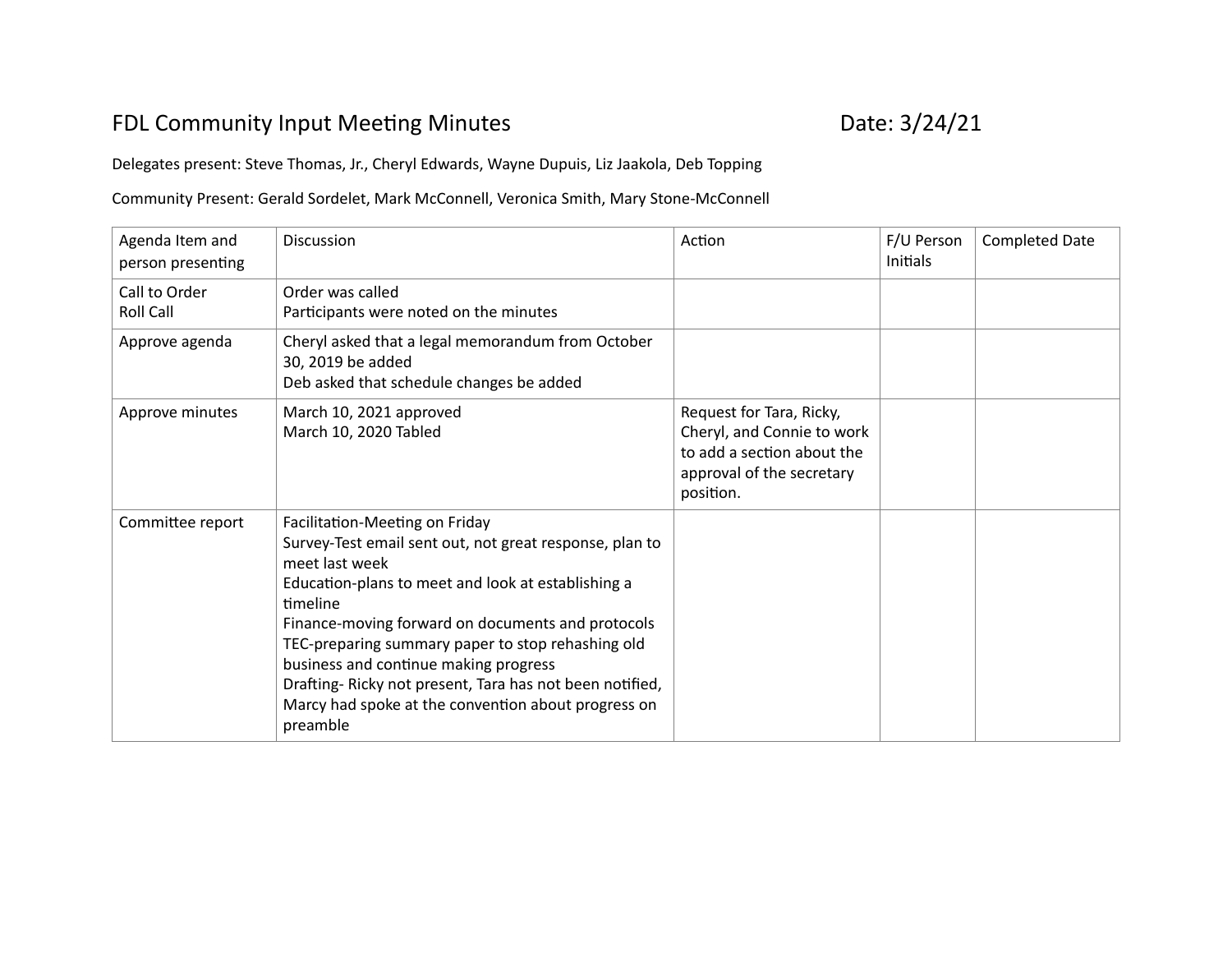| Legal memorandum               | Cheryl read legal memorandum from October 30, 2019<br>be added<br>Seems to be a response to addressing enrollment on<br>our own time and gives suggestions for language to use<br>in constitution.<br>This memorandum seems to answer many questions<br>we have                                                                                                                                                                         |  |  |
|--------------------------------|-----------------------------------------------------------------------------------------------------------------------------------------------------------------------------------------------------------------------------------------------------------------------------------------------------------------------------------------------------------------------------------------------------------------------------------------|--|--|
| Recap of Convention<br>Meeting | Treaties should be made between bands. Enrollment<br>decisions should be made at the band level. Lineal<br>descent should be only restriction at MCT level. Trying<br>to get the whole new constitution completed and<br>voted on in the 2022 election. Preamble drafts has<br>been consolidated and may be changed into an identity<br>proclamation. White Earth Draft Constitution<br>presented by Ray Belcourt was placed on website |  |  |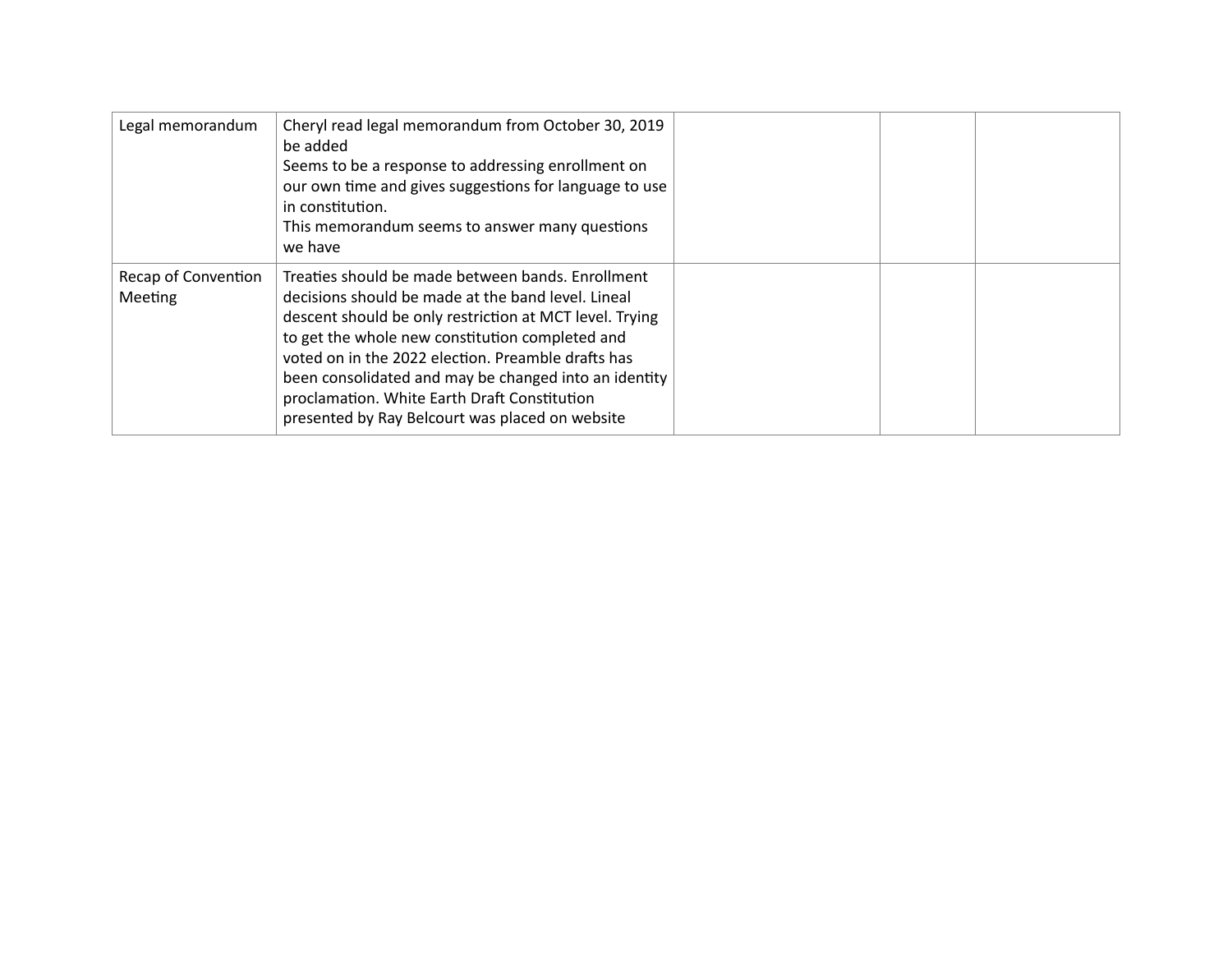| Governmental<br>Structure | Discussion about effect of exclusive requirements for<br>enrollment and how they defy treaties and other<br>cultural norms.<br>Proclamation of tribal/Indigenous Sovereignty Draft<br>read. Request in chat to replace Indigenous with<br>Ojibwe-Anishinabeg<br>Discussion on meanings of Reservations and Bands,<br>through treaty, constitution, culture<br>As many aspects of governance will be moved to the<br>band level, a need to set up a replacement for the<br>secretary of interior and creation of an FDL<br>constitution seems apparent.<br>Native Nations Institute and anishinabe.ca resources<br>shared<br>Motion to form FDL Drafting subcommittee PASSED<br>Current government issue: no checks and balances for<br><b>TEC</b><br>Possible Solution: Whole tribe votes for TEC President<br>Current government issue: TEC (1965) once tried to<br>rescind quarter quantum but BIA blocked it<br>Possible Solution: rescind quarter quantum<br>We asked the TEC to update population projections<br>and look into how resources would change<br>Proposed replacement of secretary of interior: elder<br>council to appeal decisions at the TEC and RBC.<br>Potawatomi have a grand council that allows for all<br>members to participate in government. | Wayne,<br>Steve, Lyz<br>volunteere<br>d |  |
|---------------------------|---------------------------------------------------------------------------------------------------------------------------------------------------------------------------------------------------------------------------------------------------------------------------------------------------------------------------------------------------------------------------------------------------------------------------------------------------------------------------------------------------------------------------------------------------------------------------------------------------------------------------------------------------------------------------------------------------------------------------------------------------------------------------------------------------------------------------------------------------------------------------------------------------------------------------------------------------------------------------------------------------------------------------------------------------------------------------------------------------------------------------------------------------------------------------------------------------------------------------------------------------------------------------|-----------------------------------------|--|
|                           | How should we change from the RBC model? RBC<br>micromanages too much and has too much power to<br>decide who gets access to resources.                                                                                                                                                                                                                                                                                                                                                                                                                                                                                                                                                                                                                                                                                                                                                                                                                                                                                                                                                                                                                                                                                                                                   |                                         |  |